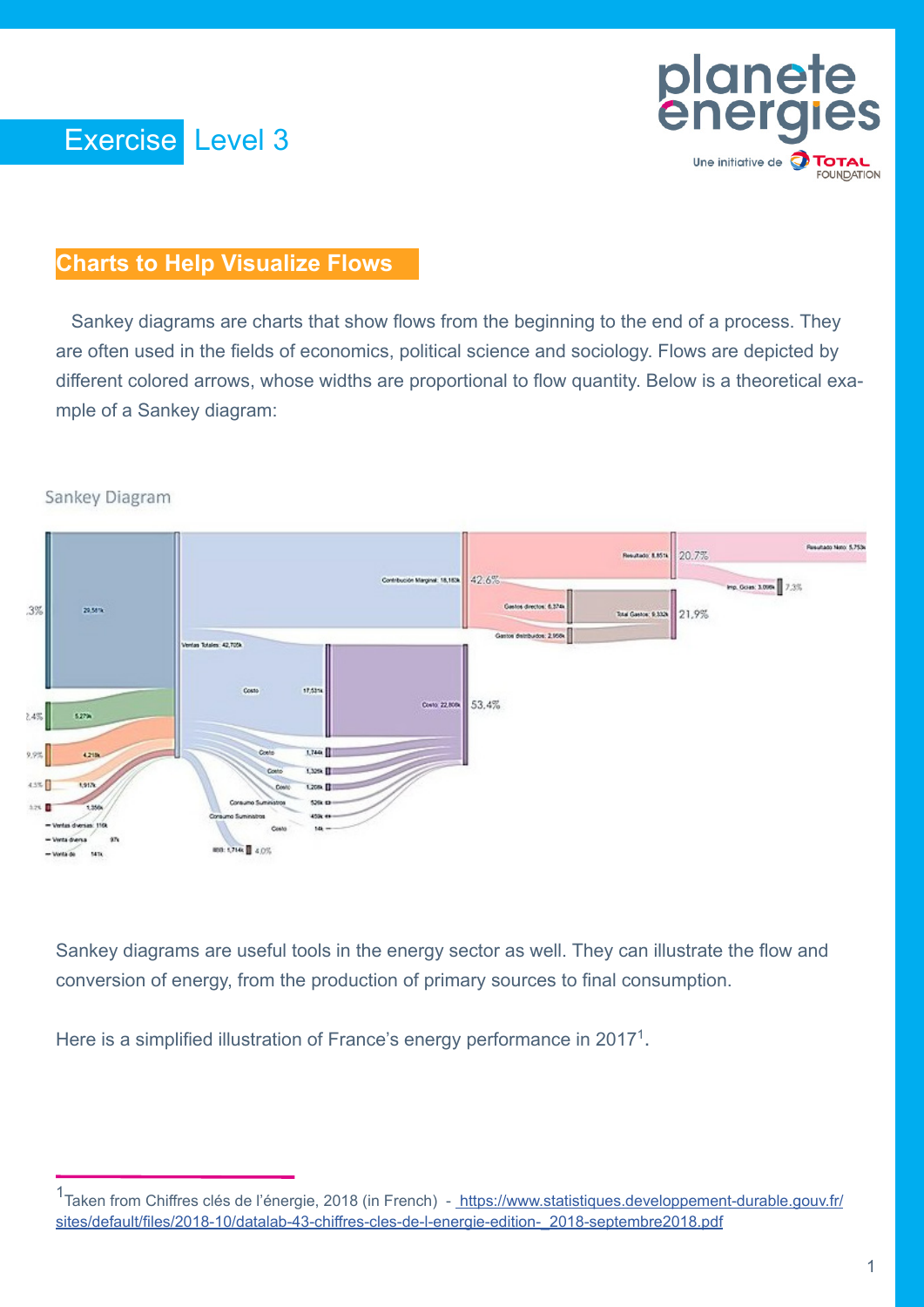



#### It's easier to understand than it looks!

- Look at the blue arrow representing oil. There was an original input of 79.9 Mtoe<sup>2</sup> of crude oil and refined product imports. Some of the resources were used for international transportation (ships and planes), some were stored or exported, and some were wasted as a result of efficiency losses, for example at refineries. A tiny portion (1 Mtoe) was used to generate electricity. At the end of the flow, 67 Mtoe were used as fuel for cars, home heating and industry.

- - The green arrow at the bottom of the chart represents renewable thermal energy sources such as wood, as well as waste. They were mainly used to provide heat for homes and industry. Some of the resources (6.2 Mtoe) were consumed by power plants and heat plants.

These plants are represented by a square in the middle of the chart. They produced electricity and a small amount of heat. The chart shows that they were chiefly powered by nuclear energy (103.8 Mtoe), but also by natural gas (7.4 Mtoe), coal (3.2 Mtoe) and, to a lesser extent, oil, wood and waste.

<sup>2</sup> Mtoe stands for million metric tons of oil equivalent. It's used to compare energy from different sources.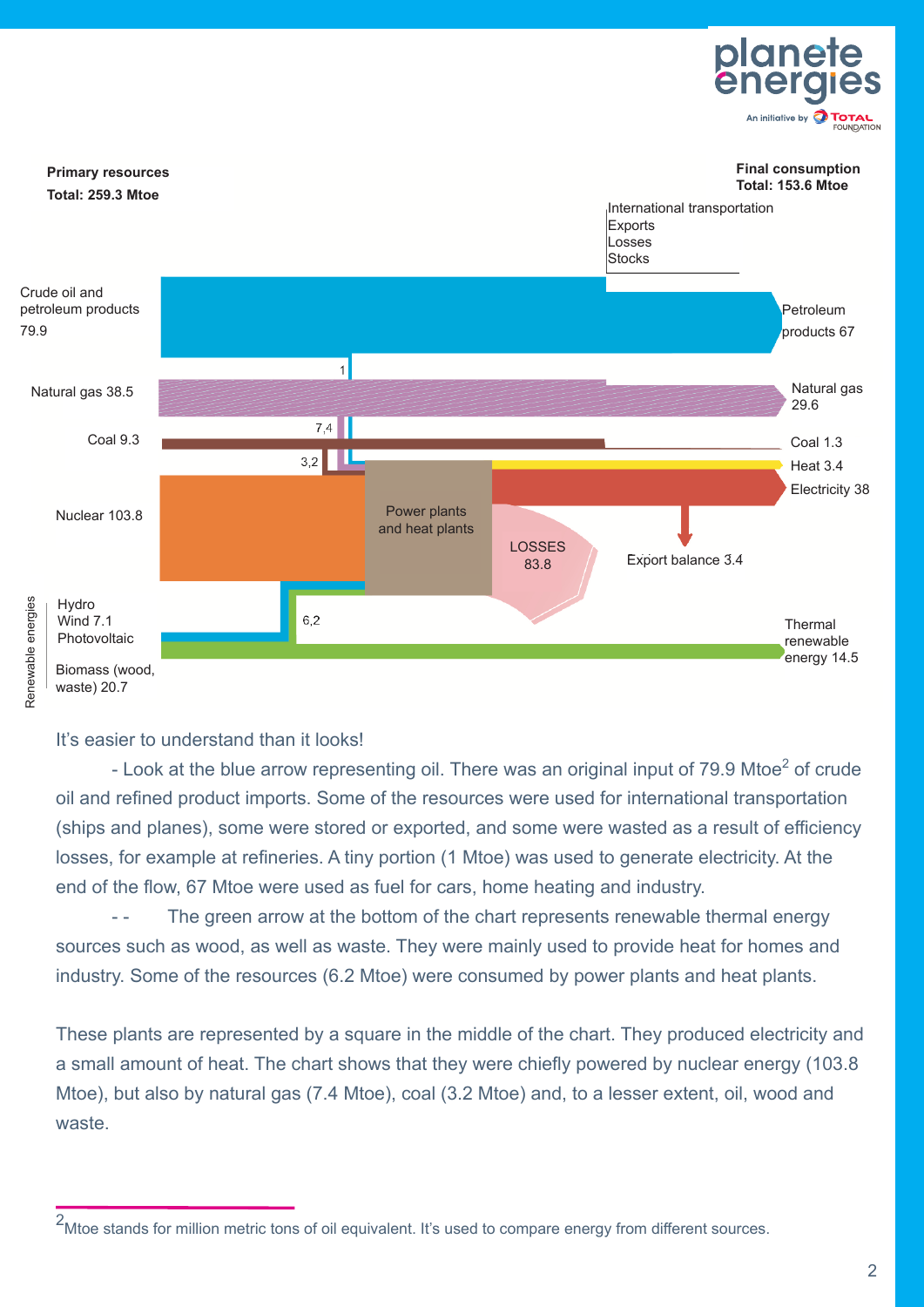

The plants burn fuel inside boilers that are connected to turbo generators and are called thermal power plants. In all, 121.6 Mtoe from various sources provided energy to the thermal power plants

Electricity was also generated from hydro (dams), wind and solar photovoltaic facilities (7.1 Mtoe), which are directly connected to the power grids.

As can be seen by the chart, the power plants had considerable energy losses (83.8 Mtoe). Thermal power plants, including nuclear facilities, are known to have low efficiency. According to the second law of thermodynamics first formulated by Carnot, only a portion of thermal energy can be converted to mechanical work (and then to electricity). The rest is lost to the environment via large cooling towers.

### **Find out more!**

For the sake of comparison, here is a chart of Germany's energy flows<sup>3</sup>.

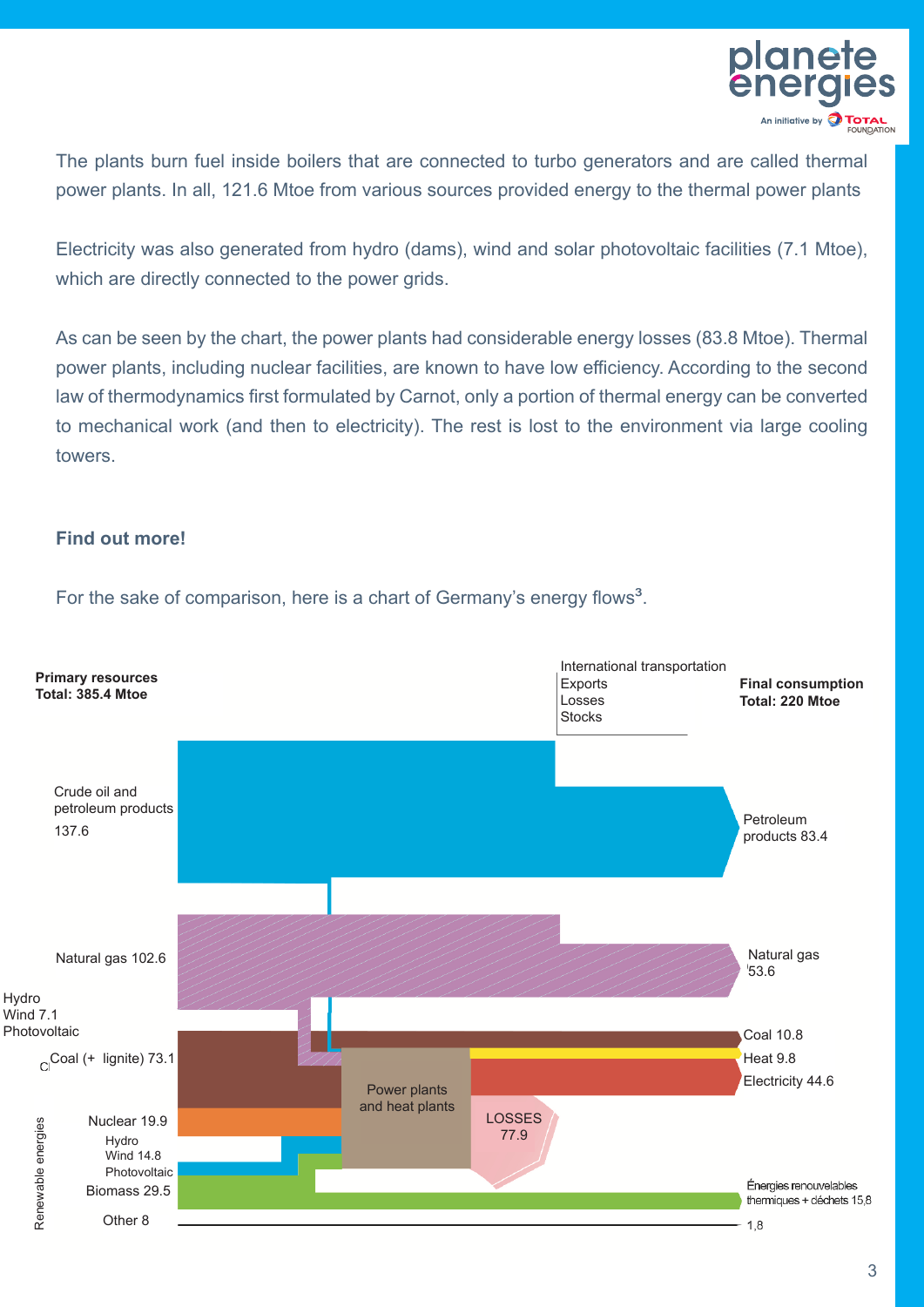

The following observations can be made:

- Oil and gas consumption is much higher in Germany owing to the strength of its industry.

- Germany generates a significant amount of its electricity from coal, whereas in France nuclear energy is the dominant source of power.
- Solar thermal and photovoltaic technology is more popular in Germany, but hydro is less developed than in France.

- Germany is more advanced in heat recovery, especially district heating, which helps to lower its thermal power plant losses.

## **Test yourself!**

## **Question level 3 :**

| How big are thermal power plant losses in France? |               |               |
|---------------------------------------------------|---------------|---------------|
| $\Box$ 68.9 %                                     | $\Box$ 51.2 % | $\Box$ 72.4 % |